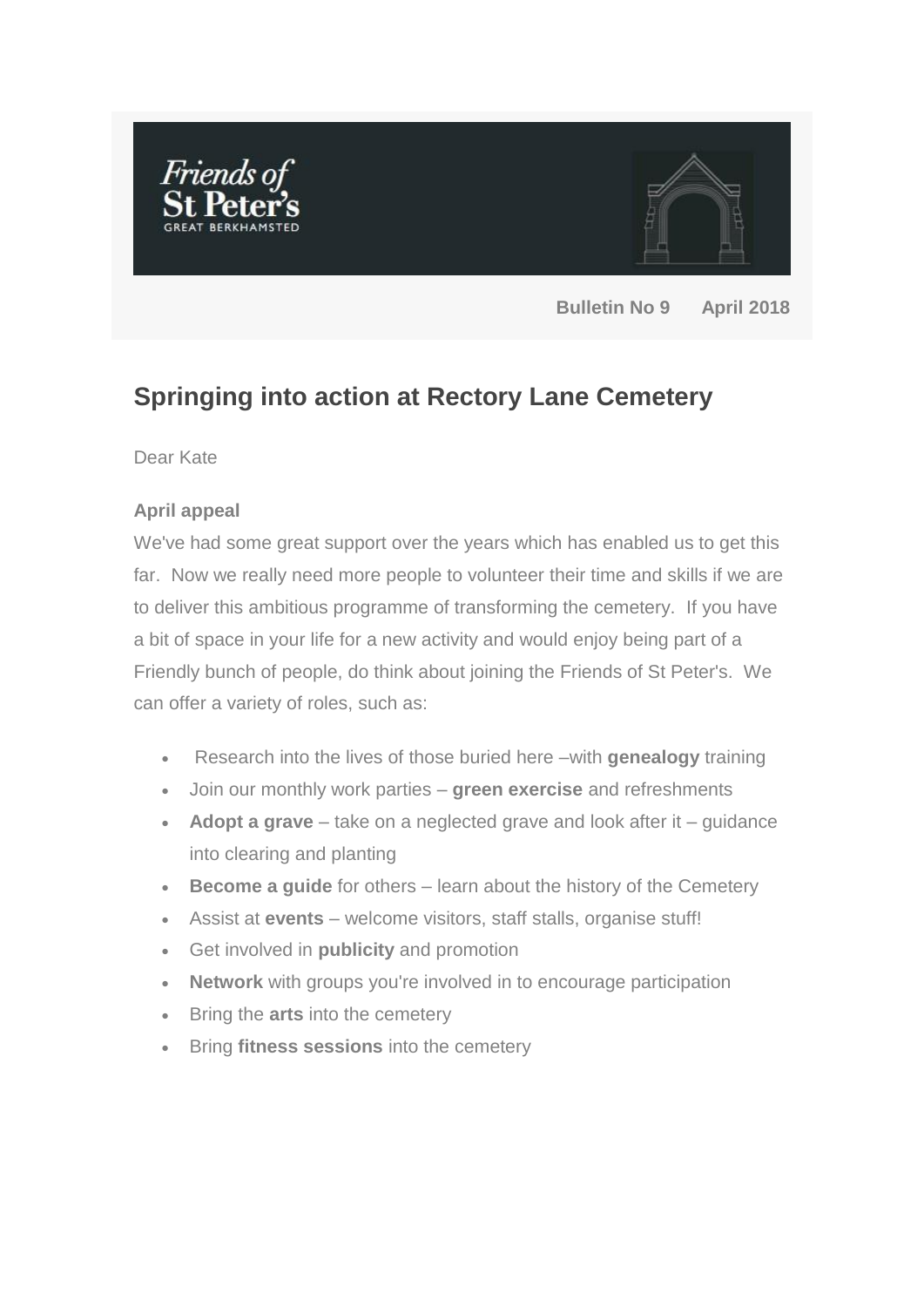- Contribute to the **wildlife** area learn about and help us to encourage a diversity of habitat
- And more ….!

We have a **volunteer drop-in evening** next Monday evening (**18.30 – 20.00, Monday 9th April)** at the Mad Squirrel Brewery Shop, 104 High St, Berkhamsted. Meet existing volunteers and others who are thinking about it (absolutely without obligation) with a drink! If you can't make it but are interested let me know and we can have a chat.

We can promise you fun and friendship and job satisfaction - research shows that volunteering is extremely good for you! If not you, then perhaps you know someone else who might be interested...?



### **Crepuscular cemetery celebration**

A week ago we hosted ten members of **Tring and District Camera Club** in the Cemetery at dusk! The weather was perfect and the vibe was industrious as the photographers went about exploring the Cemetery and setting up their shots with just the light of their head torches.The results were very atmospheric and suprisingly colourful given that it was so dark. Unfortunately, I have to use a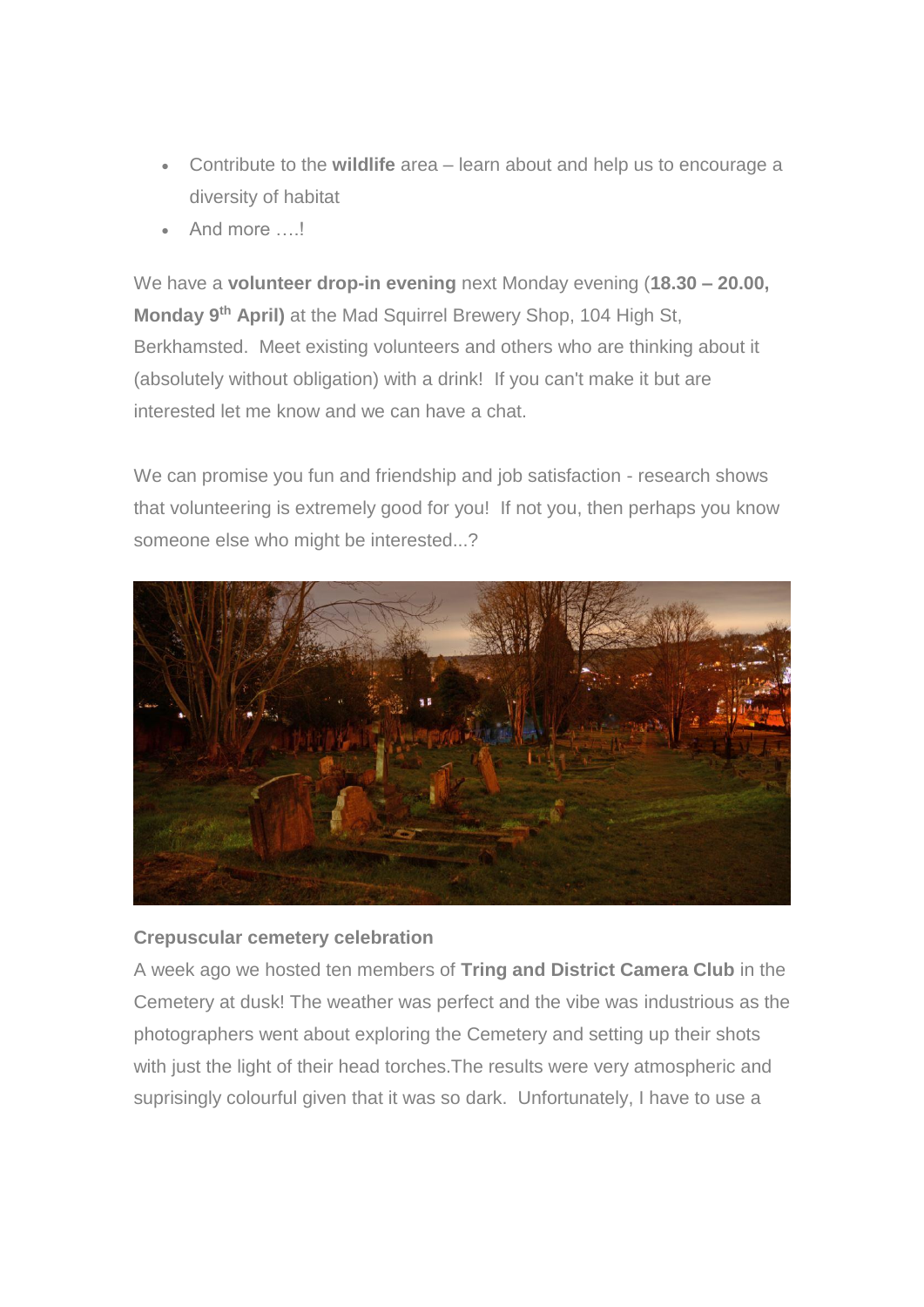low res image here, which doesn't represent the quality they produced - I have shared others on our website.

Later in the autumn we will be organising a photography competition which will be open to all - more details to come!

## **Easter Sunday's Discovery Trail**

Over 114 visitors braved the weather to join in our family discovery trail (fortunately it was dry!) Guides in Easter boaters were on hand to help with clues and the trail included counting yew trees, finding particular graves, learning about the cemetery's bees, the mysteries of the Sexton's Hut and our grave digger Mr Ghost, and testing the wooden xylophone which hangs from one of the trees.

Many of the families had not been to the cemetery before, one even popped in with their little girl whilst on their honeymoon! All the children were rewarded with chocolate eggs donated by Tescos, Waitrose and Penella Warren. It was a happy afternoon and lots more people now know that Rectory Lane Cemetery is a fascinating and welcoming place that they can visit whenever they like.



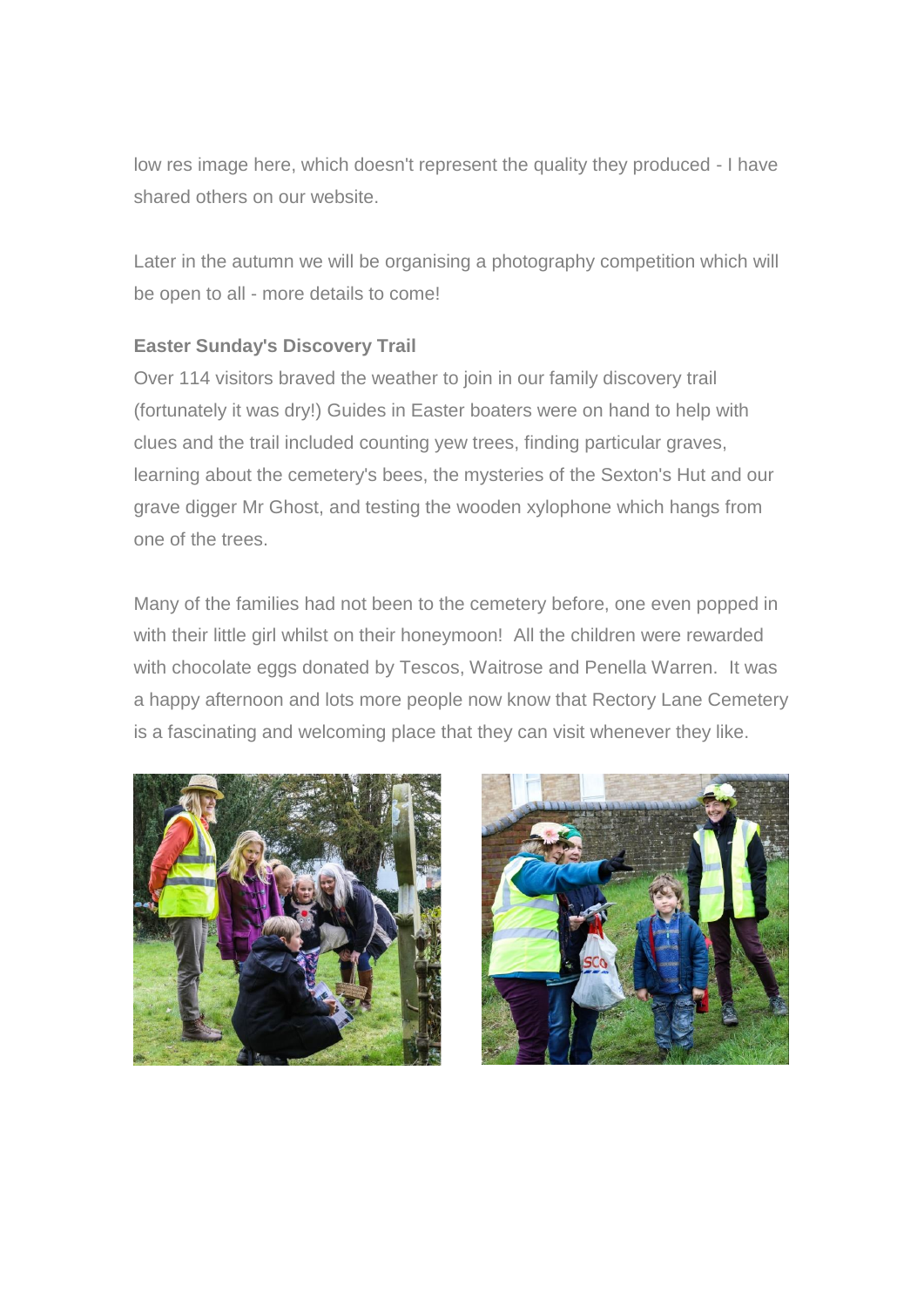# **Chilterns Walking Festival (19th May - 3rd June)**

We are really pleased to be participating in this initiative to encourage more people to explore the Chilterns and discover parts they don't know. Visitors are always looking for something a bit special and love to learn while they're walking, so the organisers are really happy that we are contributing three special tours of the cemetery, which will be lead by Jane Ghost, the wife of the cemetery's Victorian grave digger, Richard Ghost!

Our first '*Cemetery Circular*' is on the morning of [19th May](https://stpetersberkhamstedfriends.us17.list-manage.com/track/click?u=7c015bc5f12cedf579a0f3fe8&id=a59f1debfd&e=e6583fd55a), our second on the morning of [26th May](https://stpetersberkhamstedfriends.us17.list-manage.com/track/click?u=7c015bc5f12cedf579a0f3fe8&id=56c29ed33d&e=e6583fd55a) and our third, specifically aimed at children during Half Term, is on the afternoon of [30th May](https://stpetersberkhamstedfriends.us17.list-manage.com/track/click?u=7c015bc5f12cedf579a0f3fe8&id=0b3d6e4fe7&e=e6583fd55a). Why not invite friends from Berkhamsted and beyond and book a party on one of our tours - they're free!







### **A note from the Project Manager**

Over the period 26-28th March, the Rectory Lane gates were removed by Gary Gurney and taken to Marc Jarman's workshop at Bovingdon for restoration (under the watchful eye of one of the cemetery's squirrels). The piers have been shored and fenced until underpinning works commence shortly. The Memorial Arch will be tackled at the same time. Please note that there will be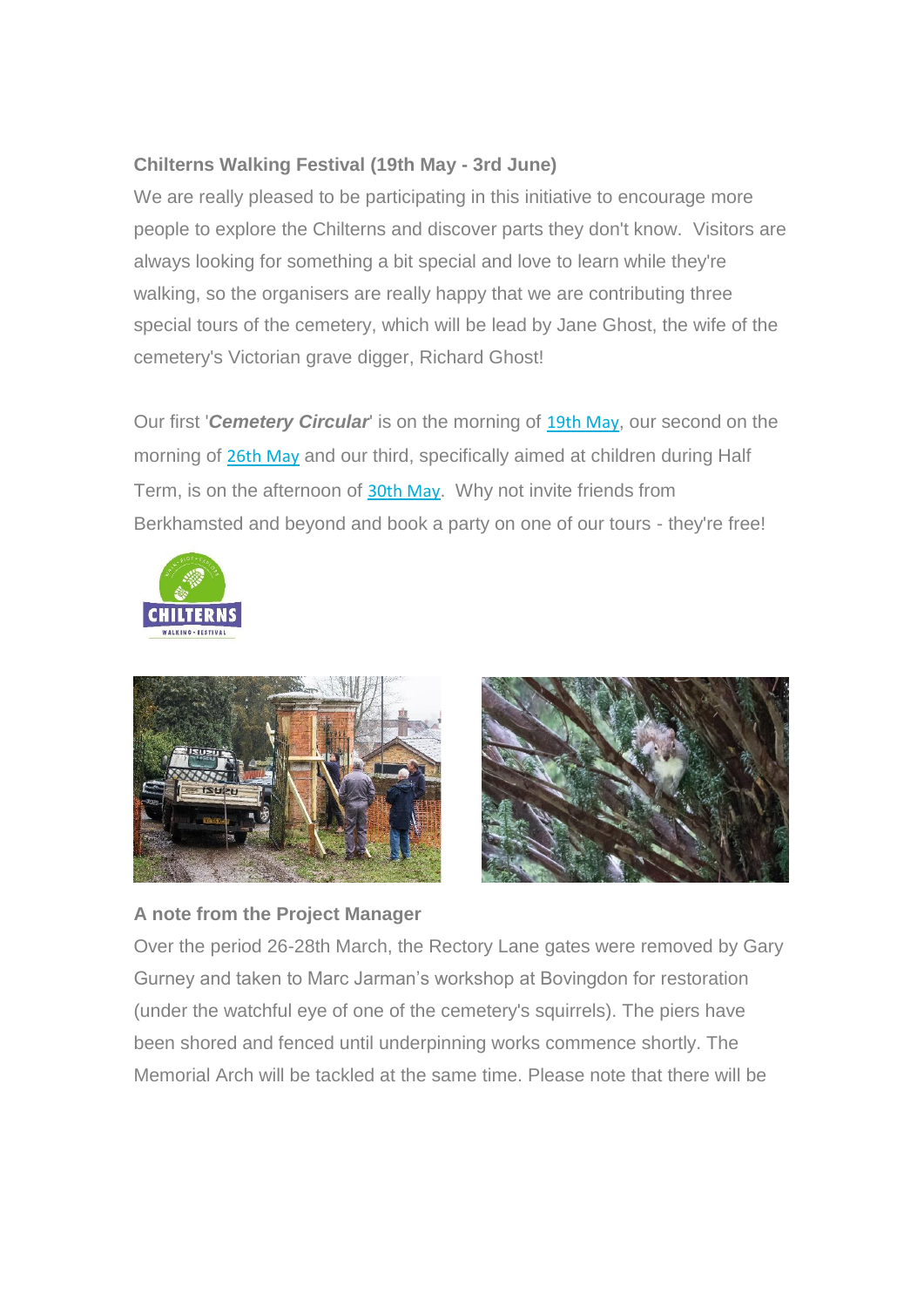no access through the Cemetery whilst the works to the piers are being undertaken - we apologise in advance for any inconvenience caused, but we can now look forward to the piers and arch being stabilised and no longer posing a health and safety risk. Notices will be displayed at the bottom of Rectory Lane, at the Gates, and at the entrance on Three Close Lane.

## **Please continue ...**

- to shop at Tesco's during April (*Metro Berkhamsted, Express Northchurch* or *Tring Superstore*), ask for the tokens and vote for the Project through their **Bags of Help Grant Scheme**
- to spread the word about the Project, share and follow us on social media (*[www.facebook.com/stpetersberkhamstedfriends/](http://www.facebook.com/stpetersberkhamstedfriends/)* and Twitter *Rectory Lane Cemetery @dead2living*)

### **GDPR**

In order to comply with the imminent **General Data Protection Regulation** (**GDPR**) compliance requirements, I will shortly be circulating an email seeking confirmation that you are happy for me to keep your email address, specifically so that I can include you in future e-bulletins which will continue to be issued on a monthly basis. I hope you will be happy to stay connected!

# *With best wishes from the Rectory Lane Cemetery Project Team*